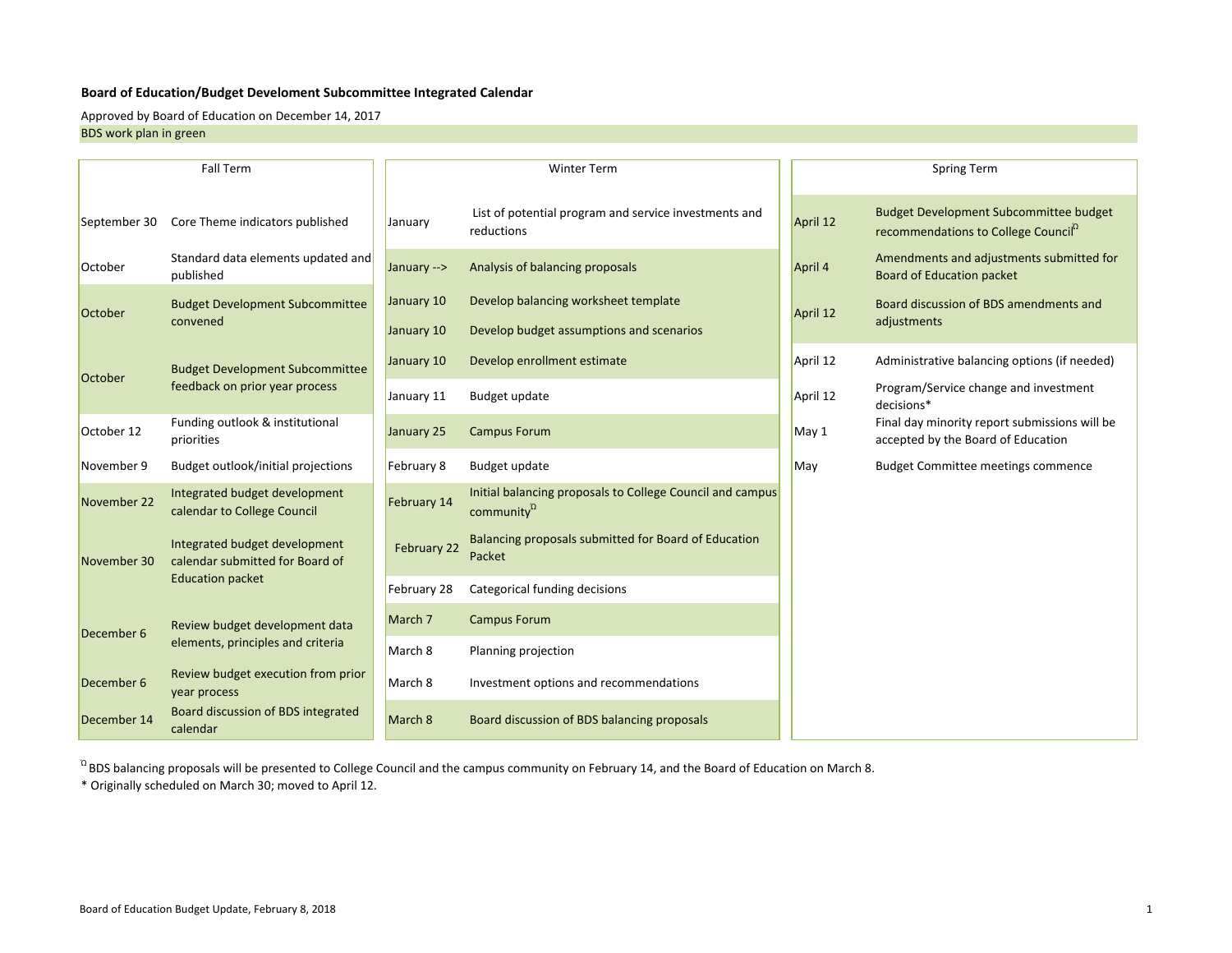| College                |    | 2014-15<br>2017-18 |    |                   |          |
|------------------------|----|--------------------|----|-------------------|----------|
|                        |    | <b>Total CCSF</b>  |    | <b>Total CCSF</b> | $\%$     |
|                        |    | <b>Resources</b>   |    | <b>Resources</b>  | Change   |
| <b>Blue Mountain</b>   | \$ | 4,544,618          | \$ | 5,171,989         | 13.8%    |
| Central Oregon         |    | 7,585,792          |    | 9,073,473         | 19.6%    |
| Chemeketa              | \$ | 26,843,332         | \$ | 32,086,759        | 19.5%    |
| Clackamas              |    | 13,049,946         |    | 15,738,277        | 20.6%    |
| Clatsop                | \$ | 1,792,364          | \$ | 2,619,598         | 46.2%    |
| Columbia Gorge         |    | 3,967,920          |    | 4,240,684         | 6.9%     |
| Klamath                | \$ | 5,021,439          | \$ | 7,424,165         | 47.8%    |
| Lane                   |    | 31,236,954         |    | 24,461,565        | $-21.7%$ |
| Linn Benton            | \$ | 18,082,562         | \$ | 20,335,372        | 12.5%    |
| Mt. Hood               |    | 24,952,774         |    | 27,884,403        | 11.7%    |
| Oregon Coast           | \$ | 1,517,409          | \$ | 1,837,982         | 21.1%    |
| Portland               |    | 71,802,445         |    | 94,343,945        | 31.4%    |
| Rogue                  | \$ | 8,438,820          | \$ | 9,420,197         | 11.6%    |
| Southwestern Oregon    |    | 6,259,771          |    | 7,645,316         | 22.1%    |
| <b>Tillamook Bay</b>   | \$ | 1,062,688          | \$ | 1,613,456         | 51.8%    |
| <b>Treasure Valley</b> |    | 6,609,040          |    | 6,981,388         | 5.6%     |
| Umpqua                 | \$ | 10,427,717         | \$ | 11,159,522        | 7.0%     |
| <b>Totals</b>          |    | \$243,195,591      |    | \$282,038,092     | 16.0%    |





\*Source: Oregon Department of Community Colleges & Workforce Development

Funded FTE used to allocate annual funding is calculated based on CCSF fundable FTE for the three prior years (40% of 1st prior year, 30% of 2nd prior year, and 30% of 3rd prior year.)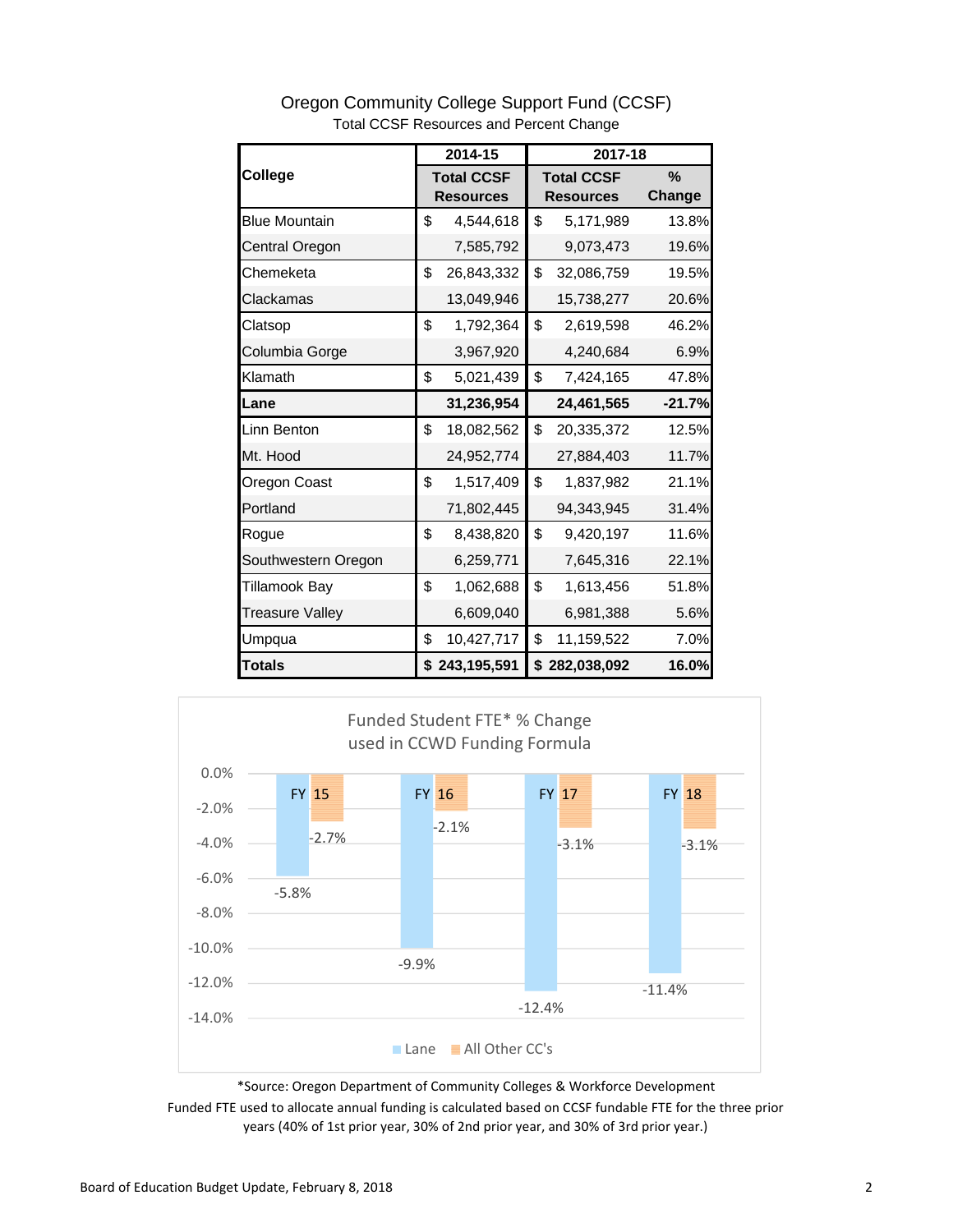| FY2017 - FY2019                                  |                          | 2.8.18                 | 2.8.18                   |                                             |
|--------------------------------------------------|--------------------------|------------------------|--------------------------|---------------------------------------------|
| <b>Projection Estimate</b>                       |                          |                        |                          |                                             |
| February 8, 2018                                 | <b>FY2017 Actual</b>     | <b>FY2018</b>          | FY2019                   |                                             |
|                                                  | Funds I & IX             | Funds I & IX           | Funds I & IX             | <b>Notes</b>                                |
|                                                  | 4.3% CR decrease         | -5% CR decrease        | -0% CR change            | Enrollment change impact: \$300K            |
| <b>REVENUE</b>                                   |                          |                        |                          | per %∆                                      |
|                                                  |                          |                        |                          | January 2018 funding formula                |
| Intergovernmental<br><b>State Funding</b>        | 27,230,149               | 24,461,600             | 22,942,500               | update. FY19 allocation estimate            |
| <b>Property Taxes</b>                            |                          | 19,500,000             |                          | 8.05%<br>4% increase FY18, 3% increase FY19 |
|                                                  | 18,746,752<br>45,976,901 | 43,961,600             | 20,085,000<br>43,027,500 |                                             |
|                                                  |                          |                        |                          |                                             |
| <b>Tuition &amp; Fees</b>                        |                          |                        |                          |                                             |
| Tuition                                          | 23,730,078               | 23,738,100             | 24,170,700               | Includes FY19 HEPI                          |
| <b>Student Fees</b>                              | 7,680,451                | 9,516,400              | 9,516,400                |                                             |
| Other Fees & Charges                             | 1,294,086                | 1,081,600              | 1,081,600                |                                             |
|                                                  | 32,704,615               | 34,336,100             | 34,768,700               |                                             |
|                                                  |                          |                        |                          |                                             |
| <b>Other Revenue Sources</b>                     |                          |                        |                          |                                             |
| Administrative Recovery                          | 1,985,148                | 1,965,000              | 1,965,000                |                                             |
| Gifts & Donations                                | 1,217,067                | 1,412,000              | 1,412,000                |                                             |
| <b>Other Revenue</b><br>Sale of Goods & Services | 1,278,414<br>2,934,136   | 1,157,900<br>2,696,800 | 1,157,900<br>2,696,800   |                                             |
|                                                  | 7,414,765                | 7,231,700              | 7,231,700                |                                             |
|                                                  |                          |                        |                          |                                             |
| <b>Operating Transfers In</b>                    |                          |                        |                          |                                             |
| <b>Transfers In</b>                              | 1,559,137                | 2,114,700              | 1,777,500                | FY18 includes 1x fund balance               |
|                                                  | 1,559,137                | 2,114,700              | 1,777,500                | transfers                                   |
|                                                  | 87,655,418               | 87,644,100             | 86,805,400               |                                             |
|                                                  |                          |                        |                          |                                             |
| <b>EXPENDITURES</b>                              |                          |                        |                          |                                             |
|                                                  |                          |                        |                          | Does not include new faculty                |
| Personnel                                        |                          |                        |                          | positions                                   |
| Personnel - Contracted                           | 35,843,936               | 35,121,762             | 35,119,500               | Based on current position list, 3.5%        |
|                                                  |                          |                        |                          | swirl FY18, FY19, no FY19 increases         |
| Personnel - P/T                                  | 12,195,828               | 12,033,300             | 12,033,300               |                                             |
| <b>OPE</b>                                       | 26,068,774               | 27,522,175             | 27,520,690               | Maintain current rates                      |
|                                                  | 74,108,538               | 74,677,237             | 74,673,490               |                                             |
| <b>Other Expenditures</b>                        |                          |                        |                          |                                             |
| Materials & Services                             | 12,167,990               | 11,782,000             | 12,076,500               | 2.5% inflationary increase FY19             |
| Capital Outlay                                   | 819,085                  | 660,000                | 935,000                  | Restore capital outlay allocation           |
| Goods for Resale                                 | 720,020                  | 720,000                | 720,000                  | FY19                                        |
|                                                  | 13,707,095               | 13,162,000             | 13,731,500               |                                             |
|                                                  |                          |                        |                          |                                             |
| <b>Operating Transfers Out</b>                   |                          |                        |                          |                                             |
| Transfers Out                                    | 3,266,084                | 2,209,200              | 2,444,500                | Standard transfer schedule                  |
| Transfers Out - Fin. Aid.                        |                          |                        |                          |                                             |
|                                                  | 3,266,084                | 2,209,200              | 2,444,500                |                                             |
|                                                  | 91,081,717               | 90,048,437             | 90,849,490               |                                             |
|                                                  |                          |                        |                          |                                             |
| Revenue Over/Under Expenditures *                | (3,426,299)              | (2,404,337)            | (4,044,090)              |                                             |
| (Change in Fund Balance)                         |                          |                        |                          |                                             |
|                                                  |                          |                        |                          |                                             |

\*Does not include PERS reserve draw down

| Beginnning PERS Reserve Balance    | 5.535.938 | 5.535.938 | 4,675,938 |
|------------------------------------|-----------|-----------|-----------|
| <b>Ending PERS Reserve Balance</b> | 5,535,938 | 4.675.938 | 3,815,938 |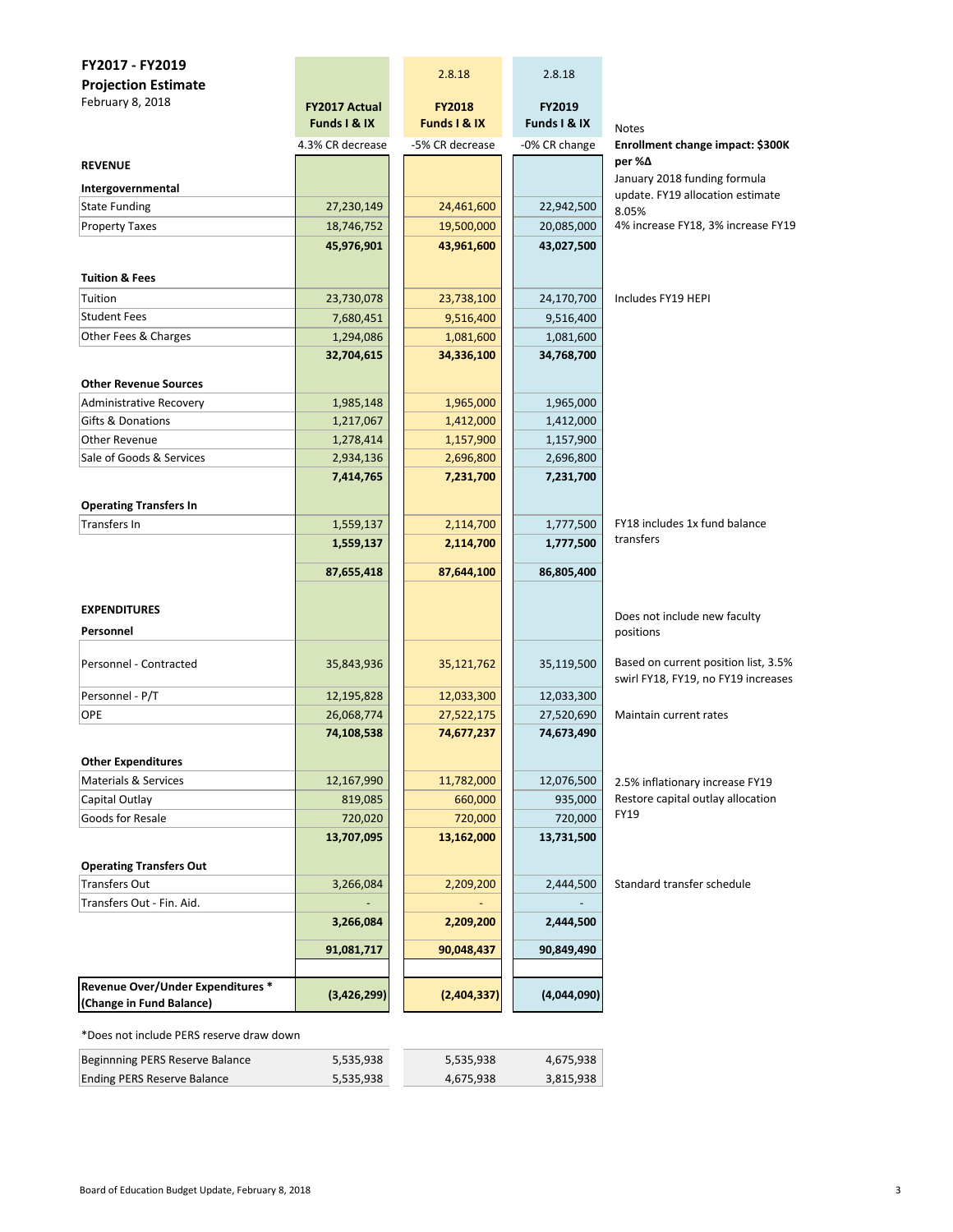## **Projection Categories, Components, Data Sources and Key Assumptions**

Funds I & IX

| Category | Components | Data Sources | <b>Kev Assi</b><br>Assumptions |
|----------|------------|--------------|--------------------------------|
|          |            |              |                                |

#### **REVENUE**

## **Intergovernmental**

| <b>State Funding</b>  | <b>State of Oregon Community</b> | CCWD funding worksheet (updated                                               | -Current \$570MM biennial funding base |
|-----------------------|----------------------------------|-------------------------------------------------------------------------------|----------------------------------------|
|                       | College & Workforce              | quarterly), Lane enrollment trends,                                           | -Lane enrollment                       |
|                       | Development (CCWD) funding       | enrollment trends from other colleges, tax  -Other Oregon community colleges' |                                        |
|                       |                                  | revenues                                                                      | enrollment                             |
|                       |                                  |                                                                               |                                        |
| <b>Property Taxes</b> | Property taxes (Primarily Lane   | County assessed value and collection                                          | -% increase/decrease                   |
|                       | county; also Linn, Benton,       | rates, actual collections, housing market                                     |                                        |
|                       | Douglas)                         | trends and forecasts                                                          |                                        |

#### **Tuition & Fees**

| Tuition                 | Credit and non-credit tuition<br>payments                                                                                       | Credit enrollment, actual receipts, trend<br>analysis                                                                                           | -Tuition rate<br>-Enrollment % change                 |
|-------------------------|---------------------------------------------------------------------------------------------------------------------------------|-------------------------------------------------------------------------------------------------------------------------------------------------|-------------------------------------------------------|
| <b>Student Fees</b>     | Mandatory/instructional course<br>fees, including continuing<br>education, transportation,<br>technology fees                   | <b>Credit and Continuing Education</b><br>enrollment, fee changes, actual receipts,<br>trends analysis                                          | -Fee rates<br>-Enrollment % change                    |
| Other Fees &<br>Charges | Income Credit Program (ICP),<br>child development center,<br>admissions fees, contracts, user<br>fees, rent, bad debt provision | Credit enrollment, service and activity<br>levels, department plans and forecasts,<br>trend analysis, bad debt analysis and<br>collection rates | -Enrollment % change<br>-Service and activity changes |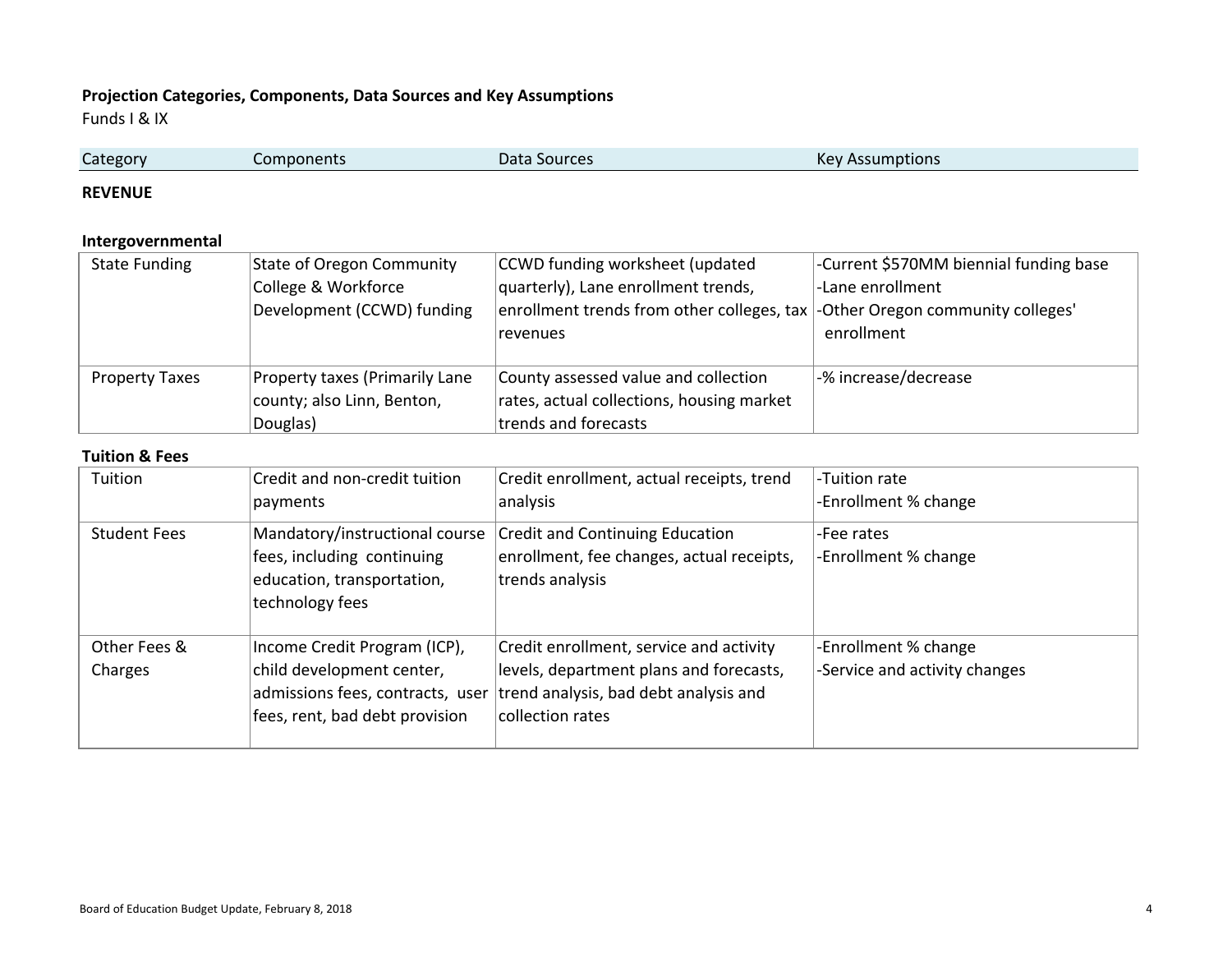# **Projection Categories, Components, Data Sources and Key Assumptions**

Funds I & IX

| Category                     | Components                          | Data Sources                                                               | <b>Key Assumptions</b>        |
|------------------------------|-------------------------------------|----------------------------------------------------------------------------|-------------------------------|
| <b>Other Revenue Sources</b> |                                     |                                                                            |                               |
| Administrative               | Grant indirect, Pell grant          | Grant activity, Foundation position list,                                  | -Standard schedule            |
| Recovery                     | indirect, Foundation salary         | Titan Store and International operating                                    |                               |
|                              | reimbursement, Titan Store and      | income and forecasts, department plans                                     |                               |
|                              | International general fund          | and forecasts                                                              |                               |
|                              | contributions                       |                                                                            |                               |
| <b>Gifts &amp; Donations</b> | KLCC memberships,                   | KLCC trends and forecasts, foundation                                      | -KLCC membership % change     |
|                              | miscellaneous program support       | activity                                                                   |                               |
|                              | from foundation                     |                                                                            |                               |
| Interest Income              | Miscellaneous investment            | Investment portfolio, rates, actual receipts  -Portfolio base, return rate |                               |
|                              | income                              |                                                                            |                               |
| <b>Other Revenue</b>         | Miscellaneous revenue               | Credit and CE enrollment, actual receipts,                                 | -Enrollment % change          |
| Sources                      |                                     | department plans and forecasts, trend                                      |                               |
|                              |                                     | analysis                                                                   |                               |
| Sale of Goods &              | <b>Specialized Support Services</b> | Service and activity levels, actual receipts,                              | -Service and activity changes |
| <b>Services</b>              | (S3), KLCC underwriting, health     | department plans and forecasts, trend                                      |                               |
|                              | and dental clinic billing, books,   | analysis                                                                   |                               |
|                              | other sales                         |                                                                            |                               |
| <b>Operating Transfers</b>   | Interfund transfers                 | Budgeted transfers, actual transfers,                                      | -Standard schedule            |
| <b>In</b>                    |                                     | scheduled updates                                                          |                               |
|                              |                                     |                                                                            |                               |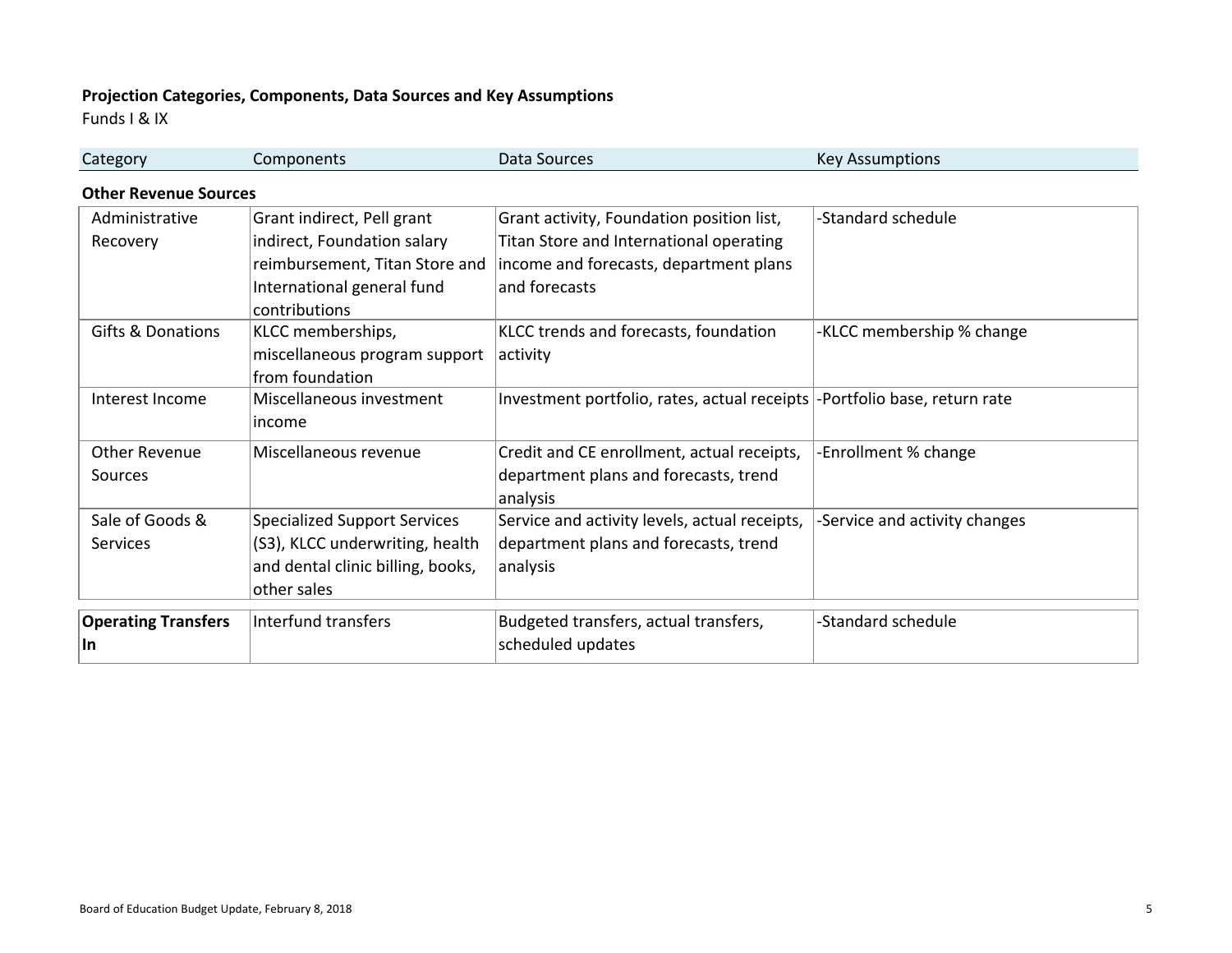# **Projection Categories, Components, Data Sources and Key Assumptions**

Funds I & IX

| Category | Components | Data<br>Sources | VQ<br><b>Assumptions</b><br>Γĸ |  |
|----------|------------|-----------------|--------------------------------|--|
|          |            |                 |                                |  |

#### **EXPENDITURES**

### **Personnel**

| Contracted             | Contracted faculty, staff and    | Position list, salary schedule and step    | -Staffing levels                          |
|------------------------|----------------------------------|--------------------------------------------|-------------------------------------------|
|                        | manager salary and wages         | adjustments or bargaining parameters,      | -Swirl factor                             |
|                        |                                  | "swirl" factor                             | -Bargaining                               |
| Part-Time              | Hourly (non-contracted) faculty, | Enrollment and activity levels, contracted | -Enrollment % change                      |
|                        | staff and manager wages          | staffing (backfill offsets), bargaining    | -Bargaining                               |
|                        |                                  | parameters                                 |                                           |
| <b>Other Personnel</b> | Employee benefits and payroll    | Actual collections and expenses, base      | Staffing levels, total salaries and wages |
| Expenses (OPE)         | taxes                            | salary levels, Public Employee Retirement  | -Health insurance premiums                |
|                        |                                  | System (PERS) rates, trend analysis        | -PERS rates, PERS reserve transfers       |
|                        |                                  |                                            |                                           |

#### **Other Expenditures**

|                  | Materials & Services   Instructional and administrative<br>materials, supplies and services,<br>utilities      | Enrollment and activity levels, actual<br>expenditures, department plans and<br>forecasts, trend analysis | -Enrollment and activity levels                    |
|------------------|----------------------------------------------------------------------------------------------------------------|-----------------------------------------------------------------------------------------------------------|----------------------------------------------------|
| Capital Outlay   | Goods and equipment in excess<br>of \$10K and/or depreciable (e.g. $ $ plans, trend analysis<br>library books) | Capital outlay allocation, department                                                                     | -Allocation funding                                |
| Goods for Resale | Lane Transit District (LTD)<br>passes, ICP supplies                                                            | Sales revenue, actual expenditures,<br>department plans and forecasts, trend                              | -Main campus credit enrollment<br>-Sales forecasts |
|                  |                                                                                                                | analysis                                                                                                  |                                                    |

| <b>Operating Transfers</b> | linterfund transfers | Budgeted transfers, actual transfers, | l-Standard schedule |
|----------------------------|----------------------|---------------------------------------|---------------------|
| ∣Out                       |                      | scheduled updates                     |                     |
|                            |                      |                                       |                     |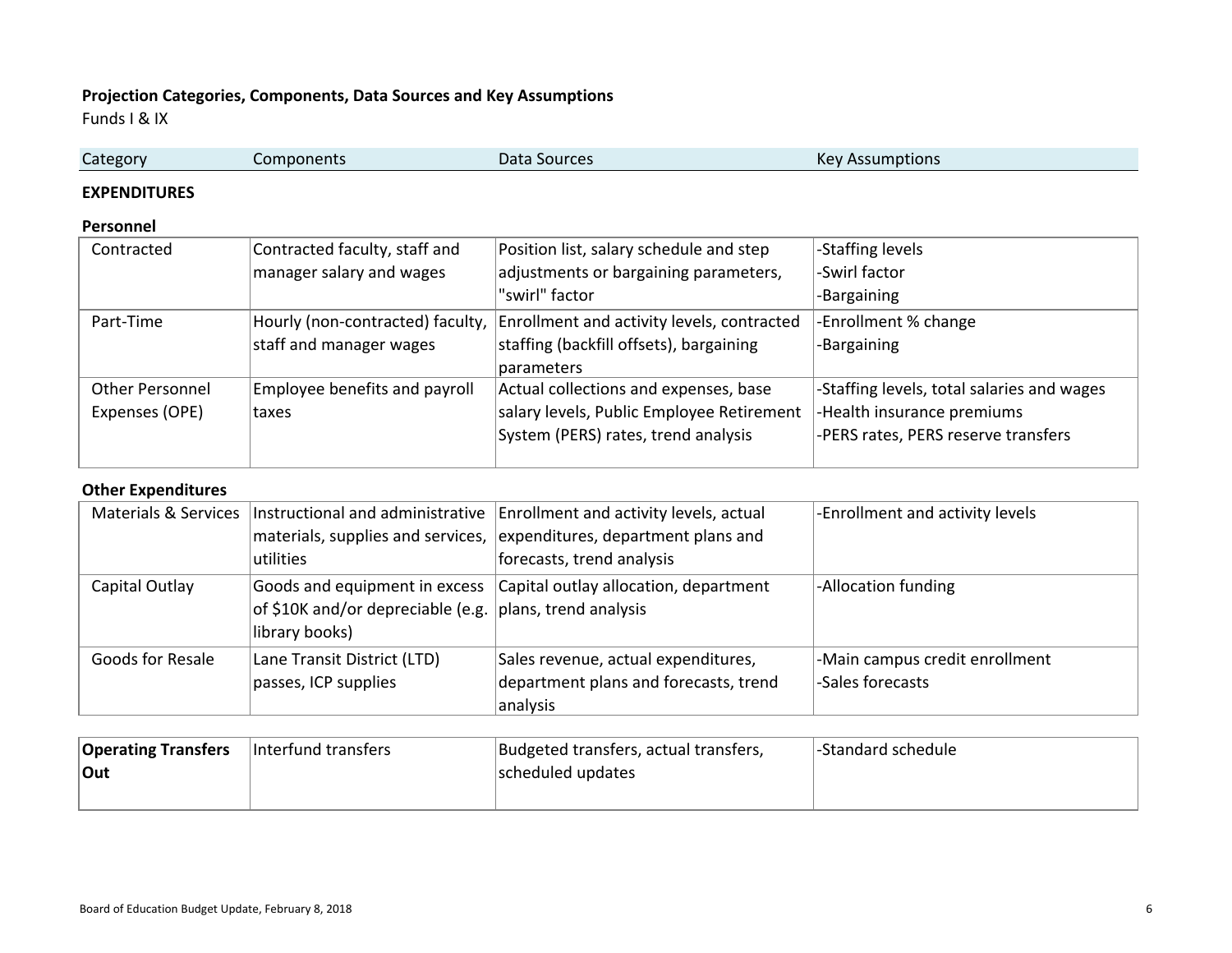Policy Number: BP245 Policy Type: BUDGET AND FINANCIAL

# **Policy Title: ENDING FUND BALANCE**

Lane Community College shall maintain an unrestricted General Fund Ending Fund Balance equal to or greater than 10% of total expenditures and transfers.

The Ending Fund Balance target shall include the Unappropriated Ending Fund Balance (UEFB) as set by board policy BP 295. When the Ending Fund Balance falls to 9% or less, the college shall adopt a plan to replenish the Ending Fund Balance to 10% within two years. When the Ending Fund Balance exceeds 11%, balances in excess may be set aside for reserves or investment in one time expenditures.

If the total Ending Fund Balance (including restricted) falls to levels that require short-term borrowing, the levels set by this policy shall be automatically reviewed and adjusted as necessary.

ADOPTED: January 14, 2004 REVIEWED: February 14, 2007 REVISED: October 19, 2009 REVISED: November 4, 2014

| <b>FY18 Beginning General Fund Balance</b>                            | \$  | 9,826,328   |
|-----------------------------------------------------------------------|-----|-------------|
| FY18 Projected Surplus/Deficit<br>February 8, 2018 estimate           | \$. | (1,480,562) |
|                                                                       |     |             |
| <b>Estimated FY18 Ending General Fund Balance</b>                     |     | 8,345,766   |
| 10% Total General Fund Expenditures & Transfers<br>Policy requirement | \$  | 8,147,300   |